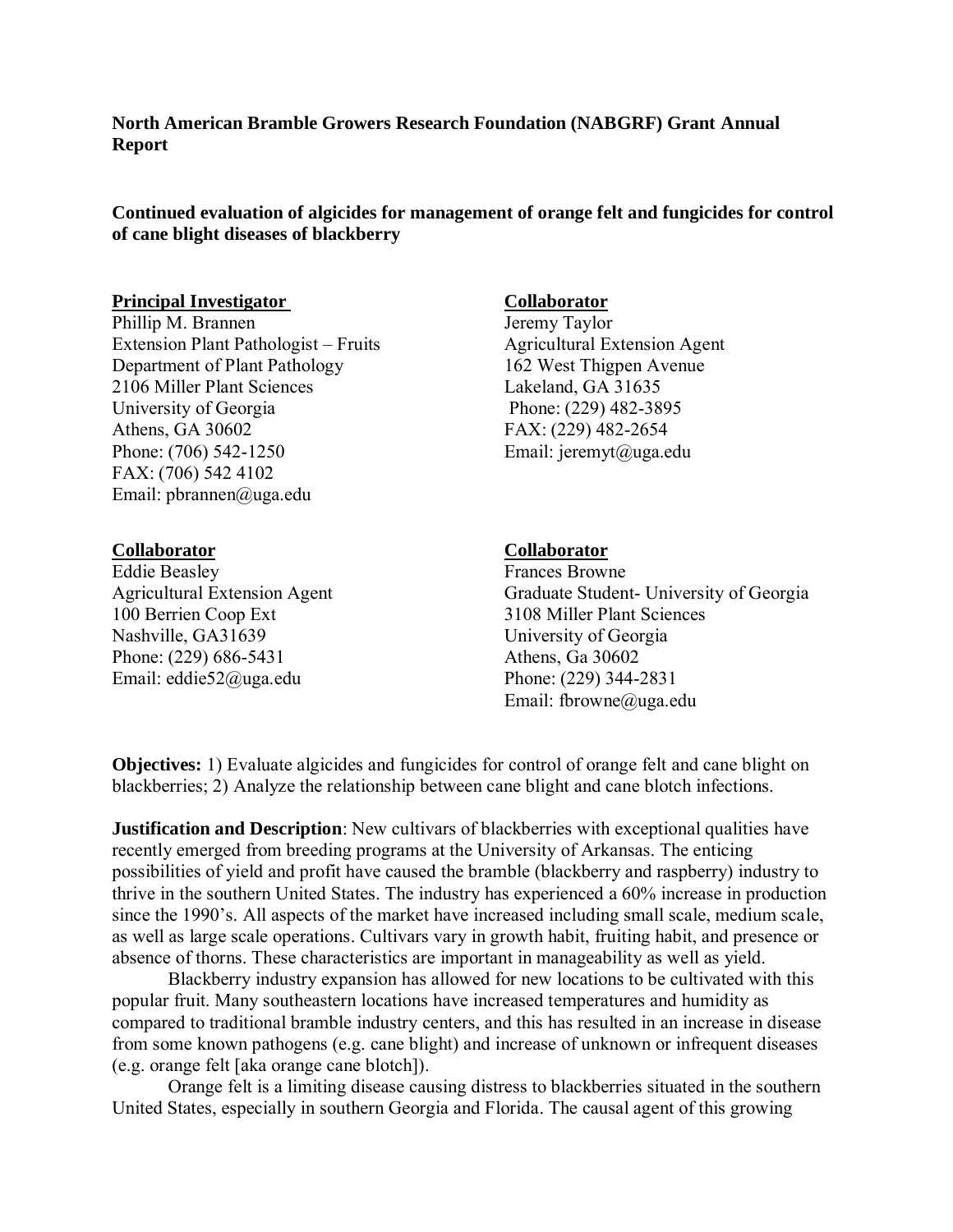disease is a parasitic alga known as *Cephaleuros virescens*, known to prevail in subtropical and tropical regions. The disease is most often observed in wet, humid and hot climates. The exact effects of *Cephaleuros virescens* on blackberry are not fully researched, but infected plants decline if sufficient symptoms are observed. Possible reasons for decline include cane girdling or secondary infections from other pathogens; cracking on the cane, observed in orange felt lesions, may allow other opportunistic fungi, such as *Leptosphaeria* or *Botryosphaeria*, to invade the plant. *Cephaleuros virescens* has been observed to colonize the space between the epidermal cells of the host plant; significant damaged tissue has also been found in the plant cortex region. This observation lends further credence to the theory that the algae may cause girdling of the plant, possibly causing direct death of the host.

The colonies of *Cephaleuros virescens* appear to form where zoospores from the previous summer have landed. Continuous spread from floricane to primocane is required for additional years of colony production. *C. virescens* is filamentous and begins new infections by spreading to form a colony. After maturation in mid-summer, sporangiophores begin to emerge, and these contain several zoosporangia (Figure 1 A). The zoosporangia contain the zoospores needed for future infections. Each mobile zoospore can produce new colonies of this destructive algae. The route of infection is thought to occur through splashing from rain, carrying the zoospores to a new location. A full disease cycle can be completed in 8-9 months.

Orange felt is often mistaken as rust as the colonies form yellow, disk shaped spots on the cane (Figure 1 B). The orange spots eventually develop into blotches on the cane that resemble velvet. Under wet and humid conditions, the spots on the cane have been observed to coalesce, leading to full coverage of the cane. Colonies appear in late spring and gradually advance throughout summer and fall.



**Figure 1**. Clusters of *Cephaleuros virescens* sporangiophores (A) and yellow to orange velvetlike colonies formed by C. virescens on a thornless blackberry cane (B). When actively sporulating, the zoosporangia are borne on stalks which give the "orange felt" appearance associated with the disease.

Recommended control of orange cane blotch in the past has consisted of applications of copper sprays. The use of copper at a management strategy may have undesired effects on the target crop, as significant copper injury can occur when drying conditions in insufficient. This consequence complicates applications during the times of infections for orange cane blotch. Most labels do not allow applications during these periods. In addition, recent research has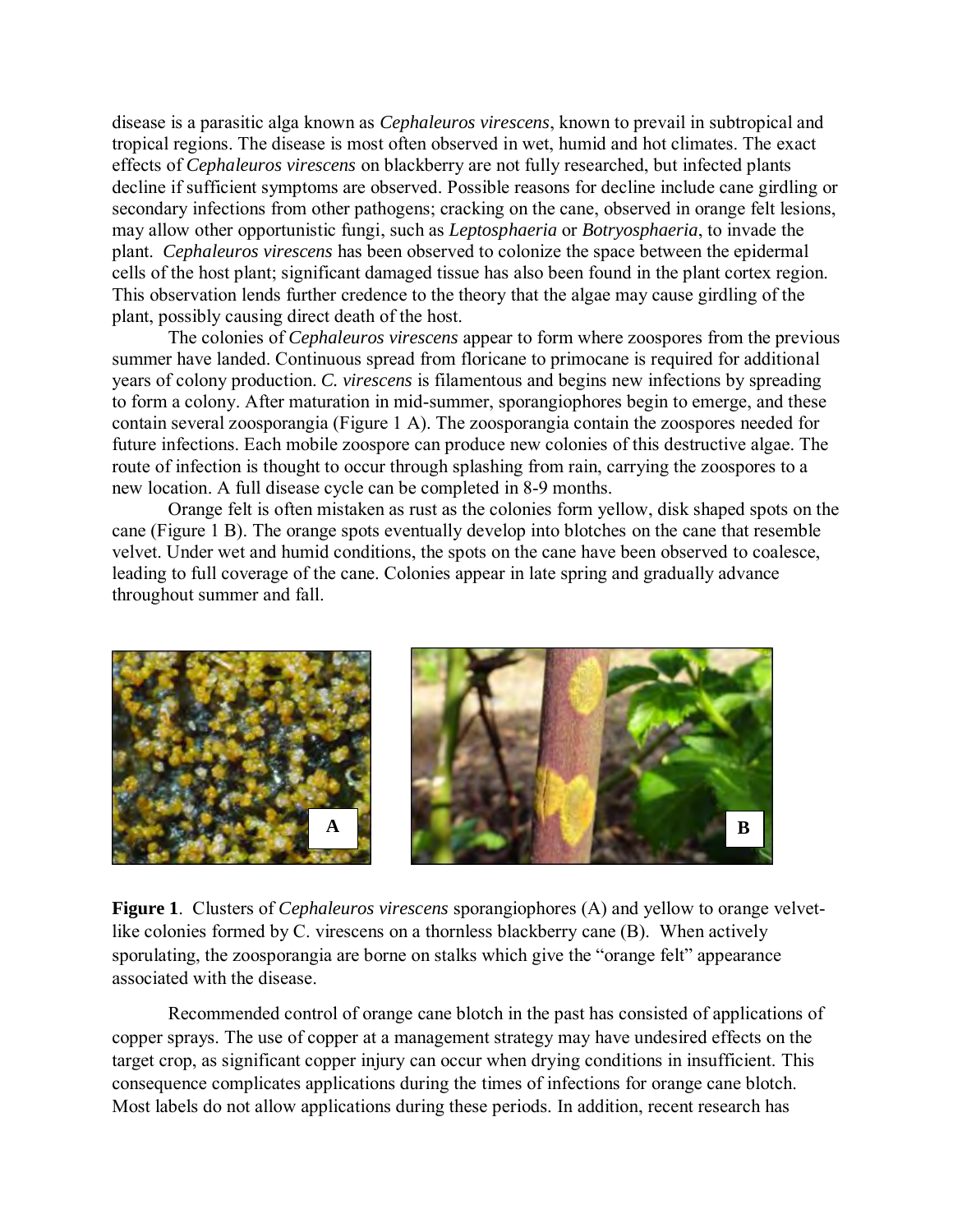shown that copper is not as effective on blackberry as it is on other commodities, such as citrus or blueberry. Additional control strategies are needed for management of orange cane blotch. Efficacy data is essential for evaluation of successful fungicides and algicides.

Wounds caused by *C. virescens* may possibly lead to cane blight infections. Dark red to purple lesions are often observed on canes in plants diagnosed with cane blight. Symptoms first appear under the epidermis and extend down the cane by spring. The lesions will often turn a gray color later in the season. These dramatic lesions can causing girdling of the cane which leads to plant death. Cellulose is removed from phloem fibers during infection, causing the cane to weaken.

The causal agent of cane blight (Fig 2 A) is *Leptosphaeria coniothyrium*, a common fungus also known to cause stem canker of ornamentals. Pseudothecia and pycnidia, fruiting structures of the fungus, are often observed and reside in dead bark tissue (Figure 2 B). *Leptosphaeria conionthyrium* also produced conidia and ascospores for reproduction. Old floricanes serve as an overwintering surface and must be removed to avoid sources of inoculum and prevent future infections. Injured primocane tissue is infected by spores produced from spring to fall. Improperly pruned primocanes or injured plants due to machinery, insect damage, freeze injury, and herbicide damage are more susceptible to cane blight. Establishment of infection is exacerbated by rainfall following injury. Sufficient infection of primocanes leads to bud failure and cane dieback in floricanes the following year (Figure 2 A). Efficacy data for fungicides is not available so future research is needed to develop control methods for both cane blight as well as orange cane blotch.



**Figure 2**. Symptoms (A) and signs (B) of cane blight. Following infection, dead and dying floricanes are observed in the spring and summer. Dead canes may have a silvery to gray appearance. Damage is generally associated with pruning cuts, especially large ones. With a hand lens, small, black, pepper-like specks can be seen on the surface of the dead tissue. These are the fruiting structures for the fungus (pseudothecia and/or pycnidia).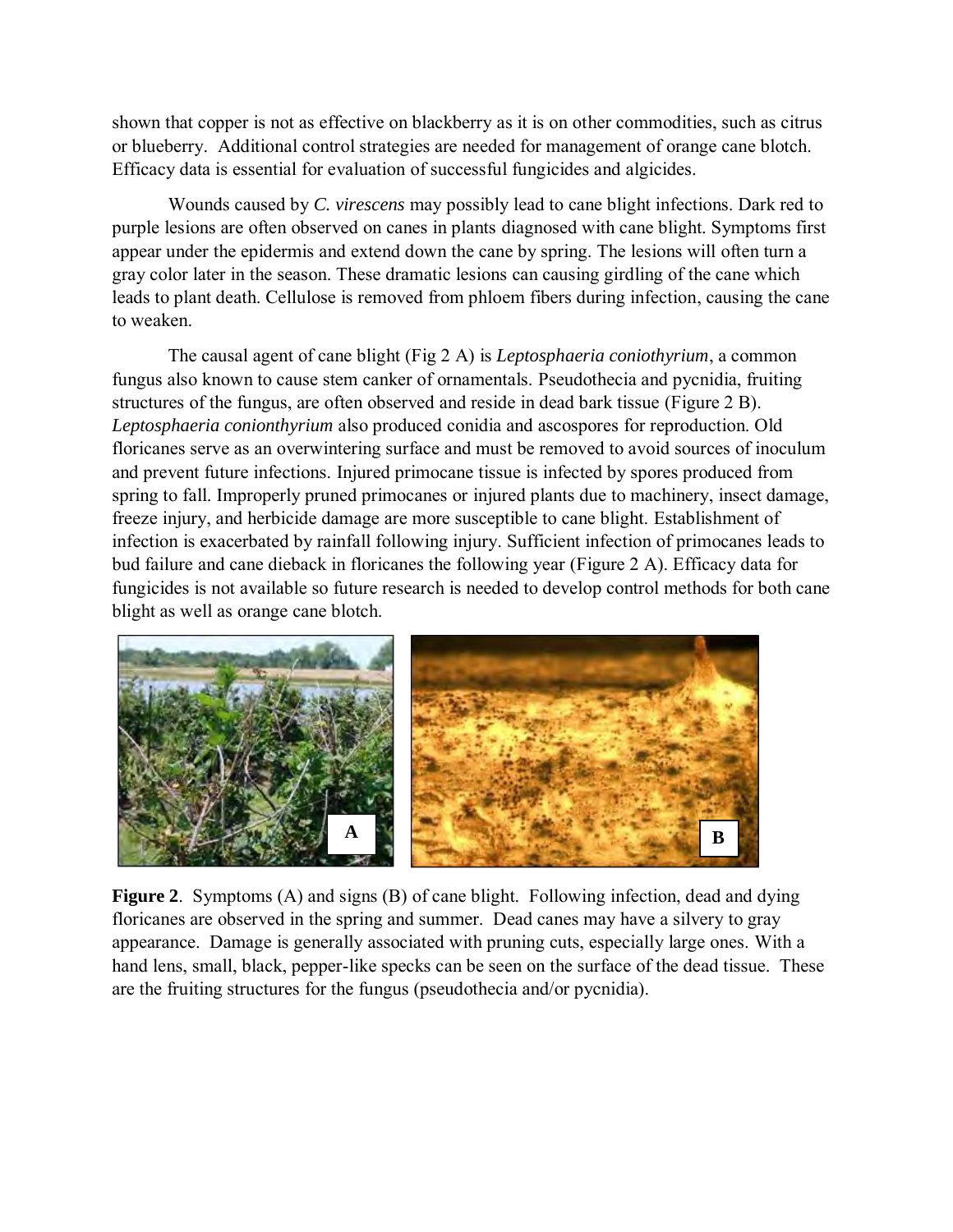**Proposed Research**: 1. Efficacy of materials for management of cane blight and orange felt. The following treatments were designed to address the efficacy of materials for cane blight and orange felt management; these treatments were in part selected based on prior trials and the efficacy of the materials. Two test sites were selected for the spray trials (Berrien and Lanier Counties). A third site (Clinch County) was subsequently added for the orange felt trials due to limited disease in the Berrien County site. Treatments were applied to a randomized complete block design. Five replications of each treatment were conducted, and each replication consisted of a single plant. Fungicide applications were made with a backpack sprayer to runoff at multiple application dates. A minimum of one plant was skipped between spray plants to minimize plot-to-plot spray drift. Variables to be measured will include incidence and severity of both diseases.

# **Cane Blight Treatments**

- 1. Untreated Control
- 2. Pristine  $\omega$  23 oz/A
- 3. Rally @ 2.5 oz/A
- 4. Switch @ 14 oz/A
- 5. Prophyt  $(a)$  4 pints/A

# **Orange Felt Treatments**

- 1. Untreated control
- 2. Kocide 3000 (copper hydroxide)
- 3. Prophyt (potassium phosphite)
- 4. Dithane (zinc ion and manganese EBDC)
- 5. Prophyt + Kocide 3000
- 6. Prophyt + Dithane
- 7. Kocide + Dithane
- 8. Oxidate (hydrogen dioxide)
- 9. Oxidate + Kocide 3000
- 10. Oxidate + Prophyt

2. Details of the process have yet to be determined, but inoculations of cane blight on existing orange cane blotch infections will also be conducted in 2016 to determine the potential relationship between the two diseases. If orange felt infections are a primary cause of cane blight infections, proper control of the algal infections may serve as an additional control for cane blight. This work will be conducted at a minimum of three sites.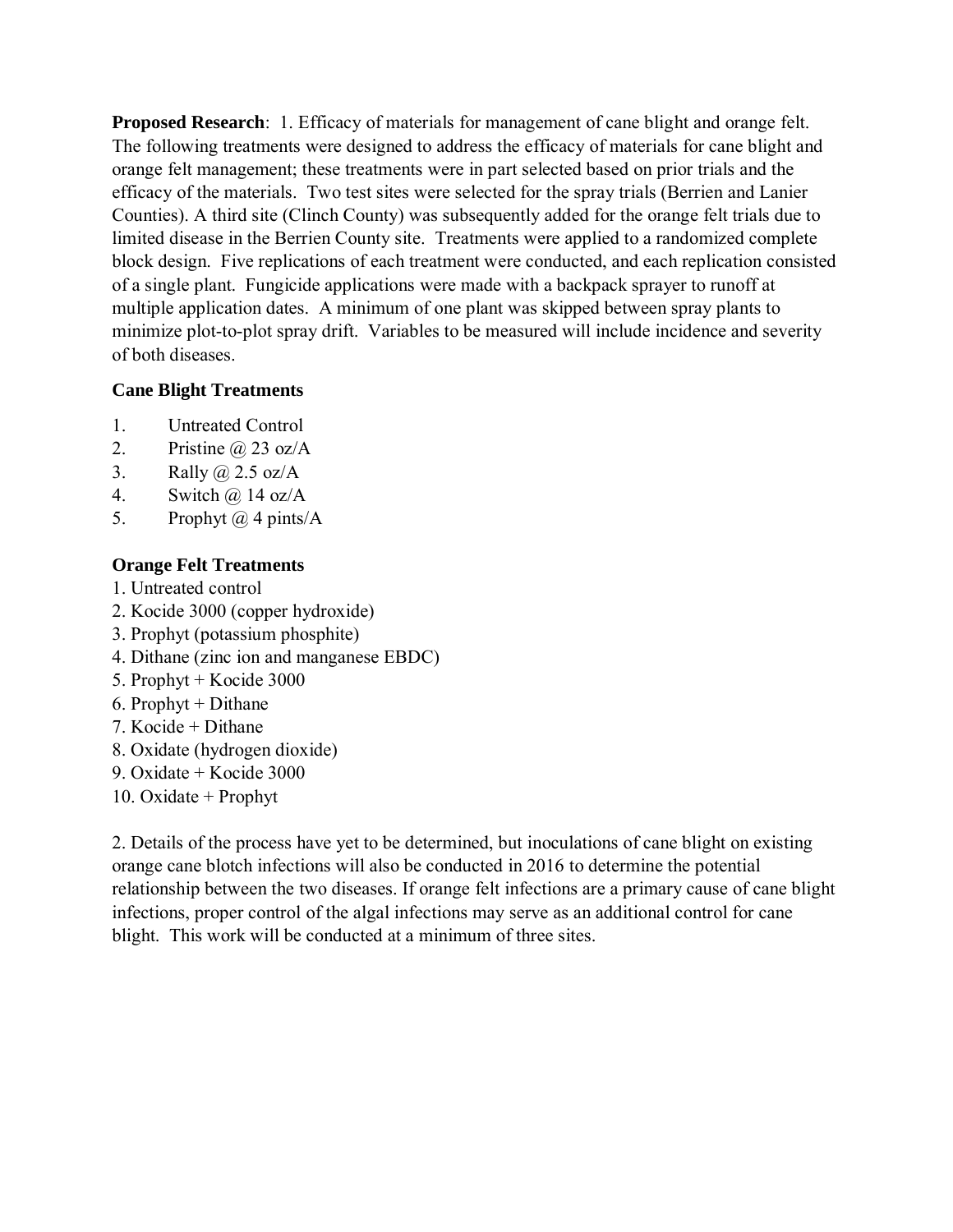**Results:** Though numerous fungicide applications have been made, we do not have results to date for the cane blight trials, as the data will be taken in the spring of 2016. We also hope to conduct the project with cane blight and cane blotch (interaction) in the spring of this year. We have collected fall data for the orange felt trials (Tables 1 and 2), though only one of the locations provided significant disease to allow for analysis in the fall. Based on a review of the literature and limited efficacy observed in previous trials, we attempted combinations of materials to broaden the total efficacy of algicides. Two different factorial analyses of the data from this location provided a clear conclusion: Prophyt (a potassium phospite product) is the only material that shows consistent suppression of this algal pathogen. Kocide (copper), Oxidate (hydrogen dioxide + peroxyacetic acid) nor Dithane (mancozeb; not registered for blackberries) provided significant suppression. This is unfortunate, as we need rotation partners for potassium phosphite products. The good news is that this material is not as likely to develop resistance as others. As we learn more about the epidemiology, we may be able to reduce the number of applications to one or two critical timed applications. We are also reviewing the epidemiology of the disease, so we hope this information will lend to better IPM methods.

| $p$ otentiai argierac $\sigma$ (Earlier County, $\sigma$ $\Omega$ ). |                                                               |        |          |             |        |         |            |        |                   |  |  |
|----------------------------------------------------------------------|---------------------------------------------------------------|--------|----------|-------------|--------|---------|------------|--------|-------------------|--|--|
|                                                                      | Average orange cane blotch disease severity $(\frac{6}{2})^2$ |        |          |             |        |         |            |        |                   |  |  |
|                                                                      | 18 Sep 2015                                                   |        |          | 16 Oct 2015 |        |         | 6 Nov 2015 |        |                   |  |  |
| Other                                                                | No                                                            |        |          | No          |        |         | No         |        |                   |  |  |
| products                                                             | Kocide                                                        | Kocide | Average  | Kocide      | Kocide | Average | Kocide     | Kocide | Average           |  |  |
| None                                                                 | 4.5                                                           | 2.6    | $3.6$ ab | 10.9        | 7.3    | 9.1     | 20.8       | 15.8   | 18.3a             |  |  |
| Oxidate                                                              | 4.4                                                           | 3.8    | 4.1 a    | 8.1         | 9.3    | 8.7     | 15.2       | 17.5   | $16.4$ ab         |  |  |
| Dithane                                                              | 3.7                                                           | 3.2    | $3.4$ ab | 7.1         | 6.3    | 6.7     | 11.1       | 16.8   | 14.0 <sub>b</sub> |  |  |
| Prophyt                                                              | 2.4                                                           | 1.3    | 1.8 b    | 8.9         | 7.0    | 8.0     | 8.9        | 10.3   | 9.6c              |  |  |
| Average                                                              | 3.8 x                                                         | 2.7    |          | 8.8         | 7.4    |         | 14.0       | 15.1   |                   |  |  |

**Table 1.** Orange cane blotch severity over time following application of Kocide (copper) as compared to other potential algicides (Lanier County, GA).

<sup>z</sup>Average of five replications.

<sup>x</sup>Means followed by different letters are significantly different when using Fisher's protected LSD test (*P*=0.05).

**Table 2.** Orange cane blotch severity over time following application of Prophyt (potassium phosphite) as compared to other potential algicides (Lanier County, GA).

|          | Average orange cane blotch disease severity $(\frac{6}{6})^z$ |                  |         |             |         |         |            |         |         |
|----------|---------------------------------------------------------------|------------------|---------|-------------|---------|---------|------------|---------|---------|
|          |                                                               | 18 Sep 2015      |         | 16 Oct 2015 |         |         | 6 Nov 2015 |         |         |
| Other    | No                                                            |                  |         | No          |         |         | No         |         |         |
| products | Prophyt                                                       | Prophyt          | Average | Prophyt     | Prophyt | Average | Prophyt    | Prophyt | Average |
| None     | 4.5                                                           | 2.4              | 3.5     | 10.9        | 8.9     | 9.9     | 20.8       | 8.9     | 14.9    |
| Oxidate  | 4.4                                                           | 3.1              | 3.8     | 8.2         | 8.1     | 8.1     | 15.2       | 15.0    | 15.1    |
| Kocide   | 2.7                                                           | 1.3              | 2.0     | 7.3         | 7.0     | 7.1     | 15.8       | 10.3    | 13.0    |
| Dithane  | 3.7                                                           | 2.3              | 3.0     | 7.1         | 8.4     | 7.8     | 11.1       | 11.7    | 11.4    |
| Average  | $3.8a^x$                                                      | 2.3 <sub>b</sub> |         | 8.4         | 8.1     |         | 15.8 a     | 11.5 b  |         |

<sup>z</sup>Average of five replications.

 $x$ Means followed by different letters are significantly different when using Fisher's protected LSD test ( $P=0.05$ ).